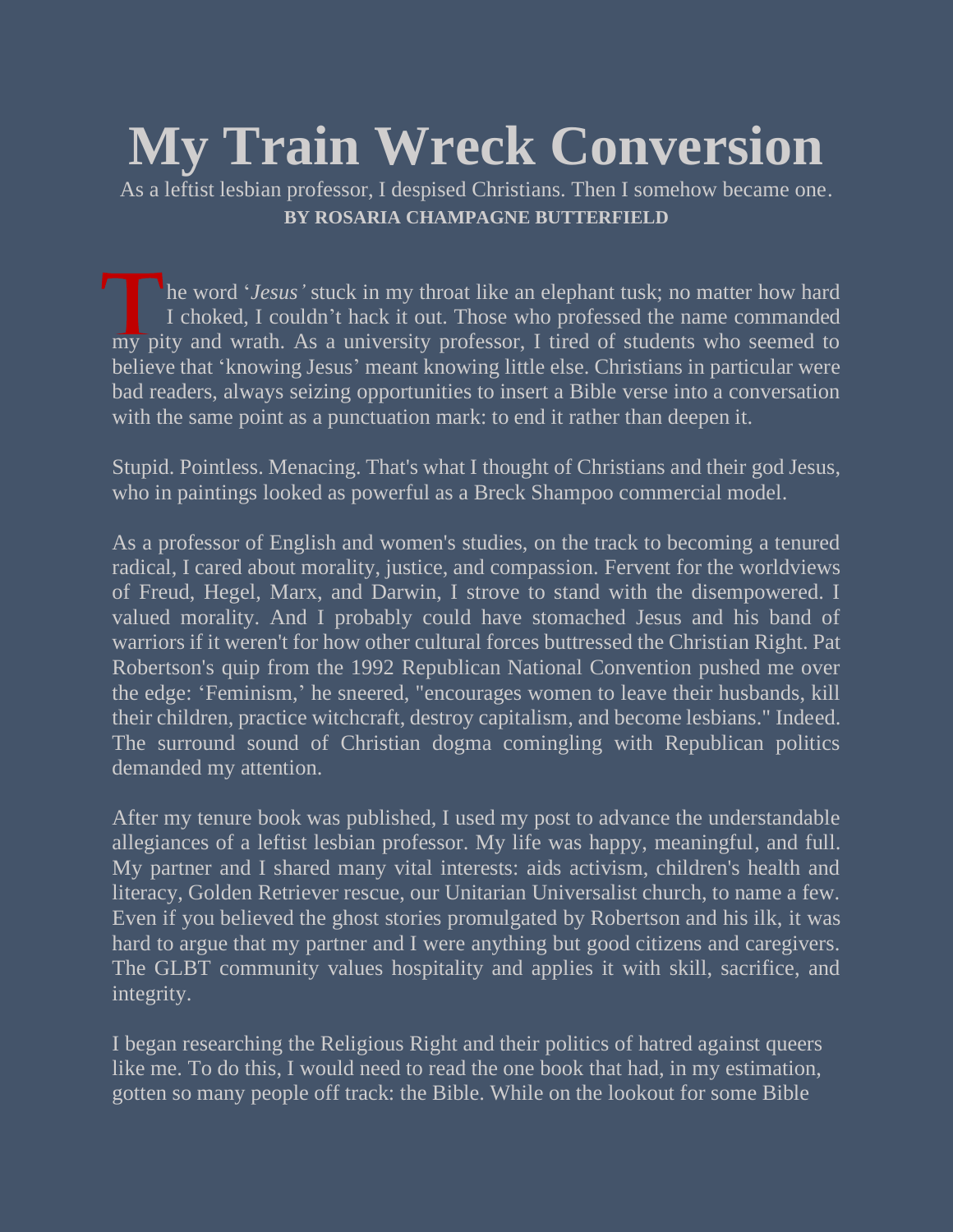scholar to aid me in my research, I launched my first attack on the unholy trinity of Jesus, Republican politics, and patriarchy, in the form of an article in the local newspaper about Promise Keepers. It was 1997.

The article generated many rejoinders, so many that I kept a Xerox box on each side of my desk: one for hate mail, one for fan mail. But one letter I received defied my filing system. It was from the pastor of the Syracuse Reformed Presbyterian Church. It was a kind and inquiring letter. Ken Smith encouraged me to explore the kind of questions I admire: How did you arrive at your interpretations? How do you know you are right? Do you believe in God? Ken didn't argue with my article; rather, he asked me to defend the presuppositions that undergirded it. I didn't know how to respond to it, so I threw it away.

Later that night, I fished it out of the recycling bin and put it back on my desk, where it stared at me for a week, confronting me with the worldview divide that demanded a response. As a postmodern intellectual, I operated from a historical materialist worldview, but Christianity is a supernatural worldview. Ken's letter punctured the integrity of my research project without him knowing it.

## **Friends with the Enemy**

With the letter, Ken initiated two years of bringing the church to me, a heathen. Ken did not mock me, he engaged me. So, when his letter invited me to get together for dinner, I accepted. My motives at the time were straightforward: *Surely this will be good for my research.*

Something else happened. Ken and his wife, Floy, and I became friends. They entered my world. They met my friends. We did book exchanges. We talked openly about sexuality and politics. They did not act as if such conversations were polluting them. They did not treat me like a blank slate. When we ate together, Ken prayed in a way I had never heard before. His prayers were intimate. Vulnerable. He repented of his sin in front of me. He thanked God for all things. Ken's God was holy and firm, yet full of mercy. And because Ken and Floy did not invite me to church, I knew it was safe to be friends.

I started reading the Bible. I read the way a glutton devours. I read it many times that first year in multiple translations. At a dinner gathering my partner and I were hosting, my transgendered friend J cornered me in the kitchen. She put her large hand over mine. "*This Bible reading is changing you, Rosaria*," she warned. With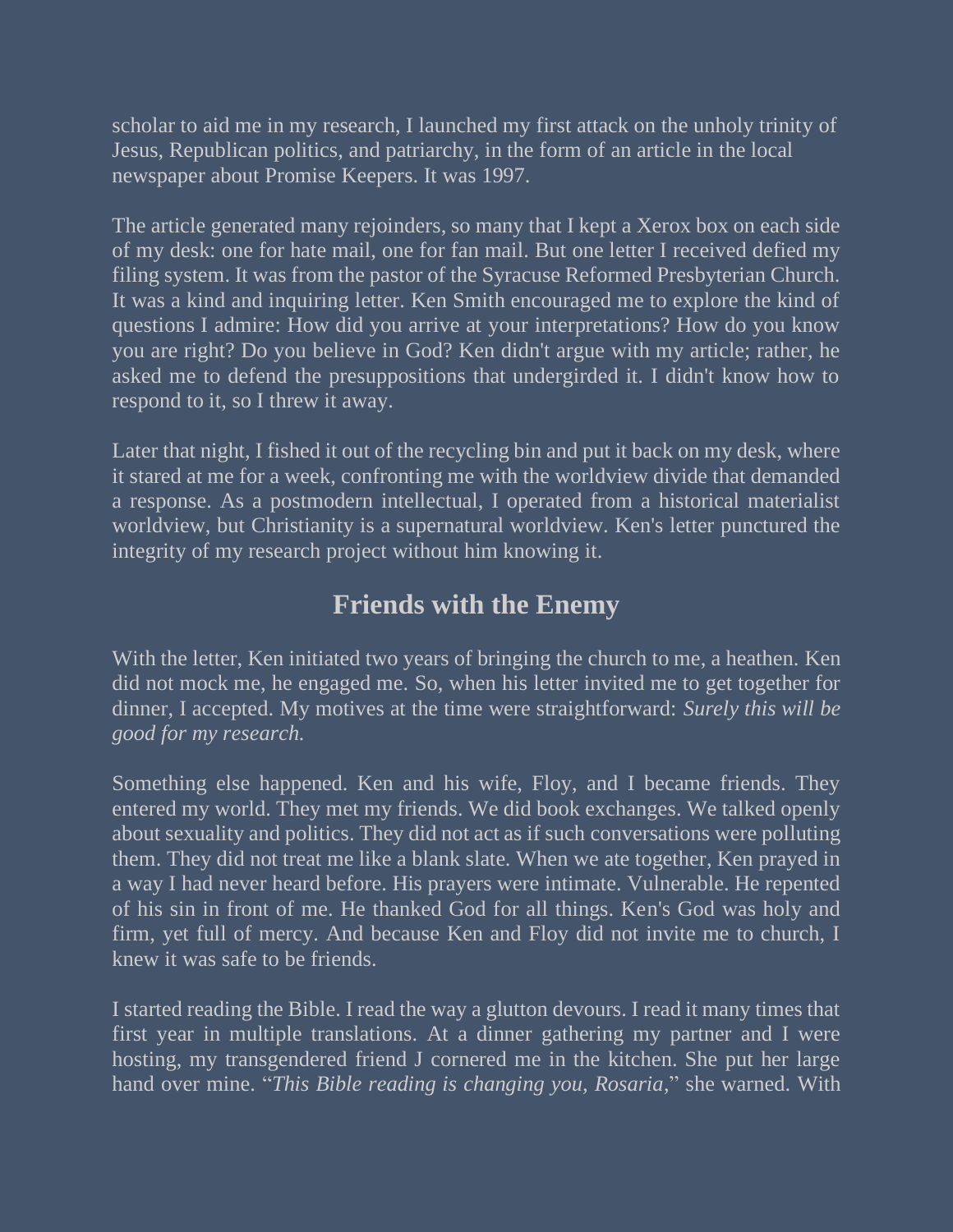tremors, I whispered, "*J, what if it is true? What if Jesus is a real and risen Lord? What if we are all in trouble*?"

J exhaled deeply. "*Rosaria*," she said, "*I was a Presbyterian minister for 15 years. I prayed that God would heal me, but he didn't. If you want, I will pray for you.*" I continued reading the Bible, all the while fighting the idea that it was inspired. But the Bible got to be bigger inside me than I. It overflowed into my world. I fought against it with all my might. Then, one Sunday morning, I rose from the bed of my lesbian lover, and an hour later sat in a pew at the Syracuse Reformed Presbyterian Church. Conspicuous with my butch haircut, I reminded myself that I came to meet God, not fit in. The image that came in like waves, of me and everyone I loved suffering in hell, vomited into my consciousness and gripped me in its teeth.

I fought with everything I had.

I did not want this.

I did not ask for this.

I counted the costs. And I did not like the math on the other side of the equal sign. But God's promises rolled in like sets of waves into my world. One Lord's Day, Ken preached on John 7:17: *"If any man will do his will, he shall know of the doctrine…"* (KJV). This verse exposed the quicksand in which my feet were stuck. I was a thinker. I was paid to read books and write about them. I expected that in all areas of life, understanding came *before* obedience. And I wanted God to show me, on my terms, why homosexuality was a sin. I wanted to be the judge, not one being judged.

But the verse promised understanding after obedience. I wrestled with the question: *Did I really want to understand homosexuality from God's point of view, or did I just want to argue with him?* I prayed that night that God would give me the willingness to obey before I understood. I prayed long into the unfolding of day. When I looked in the mirror, I looked the same. But when I looked into my heart through the lens of the Bible, I wondered, *Am I a lesbian, or has this all been a case of mistaken identity? If Jesus could split the world asunder, divide marrow from soul, could he make my true identity prevail? Who am I? Who will God have me to be?*

Then, one ordinary day, I came to Jesus, openhanded and naked. In this war of worldviews, Ken was there. Floy was there. The church that had been praying for me for years was there. Jesus triumphed. And I was a broken mess. Conversion was a train wreck. I did not want to lose everything that I loved. But the voice of God